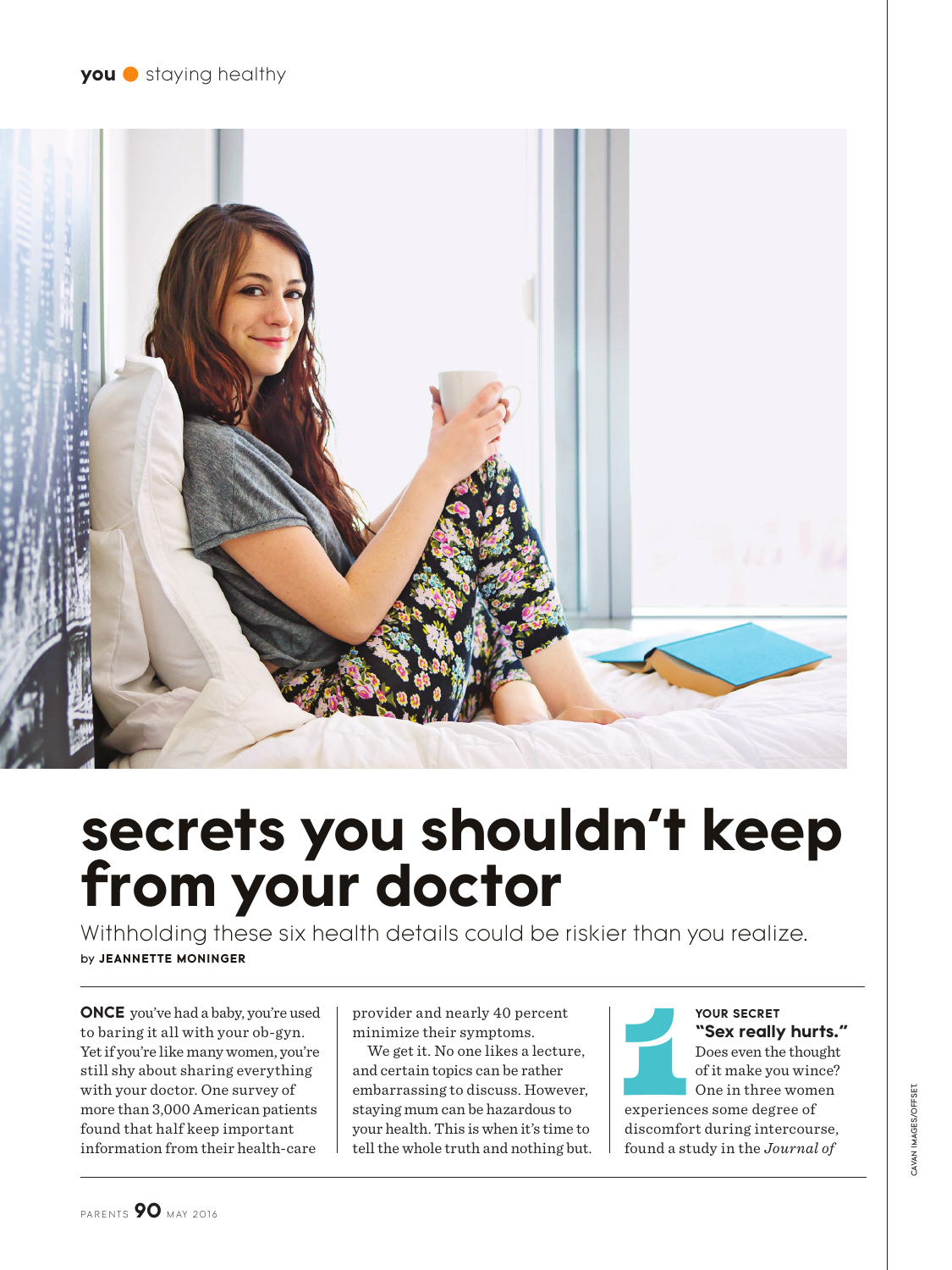*Sexual Medicine*. The months after childbirth may be particularly difficult. "Your fluctuating hormones cause vaginal dryness, especially if you're breastfeeding," says *Parents* advisor Laura Riley, M.D., director of labor and delivery at Massachusetts General Hospital, in Boston. "Plus, it takes time to heal from a C-section, an episiotomy, or vaginal tears." But if you're well past your postpartum days and still experiencing discomfort of any kind, you should talk to your doctor. "Painful intercourse isn't the norm. It shouldn't be something you have to grin and bear," says Dr. Riley.

After performing a pelvic exam, your doctor might prescribe an estrogen cream to alleviate any vaginal dryness. If that's not the issue, there may be other possible causes of your pain or discomfort,

including tightening of your vaginal canal as the result of healing. Pain during sex could even be from a lack of desire or arousal—so if you think that could be a factor, discuss it with your doctor.

# **YOUR SECRET**<br> **1'm not**<br> **bonding w**<br> **my baby."**<br>
The all-consumed and the form a newborn<br>
including those endless diaper<br>
changes, constant feedings, **"I'm not bonding with my baby."** The all-consuming demands of caring for a newborn,

including those endless diaper changes, constant feedings, and sleep deprivation, can take their toll. Most women will experience some feelings of sadness or mood swings within the first week or two following childbirth, and it's even normal to have days when you start to question whether you're cut out for parenthood at all.

\* Speak up to your doctor if sex still hurts long after postpartum days. Painful intercourse isn't the norm. It shouldn't be something you grin and bear.

But if those emotions linger, you could be suffering from postpartum depression, a more serious mood disorder that affects up to 20 percent of new mothers. Letting your doctor know about what you're feeling is critical for your well-being, as well as your baby's. "Depression, whether it occurs right after you give birth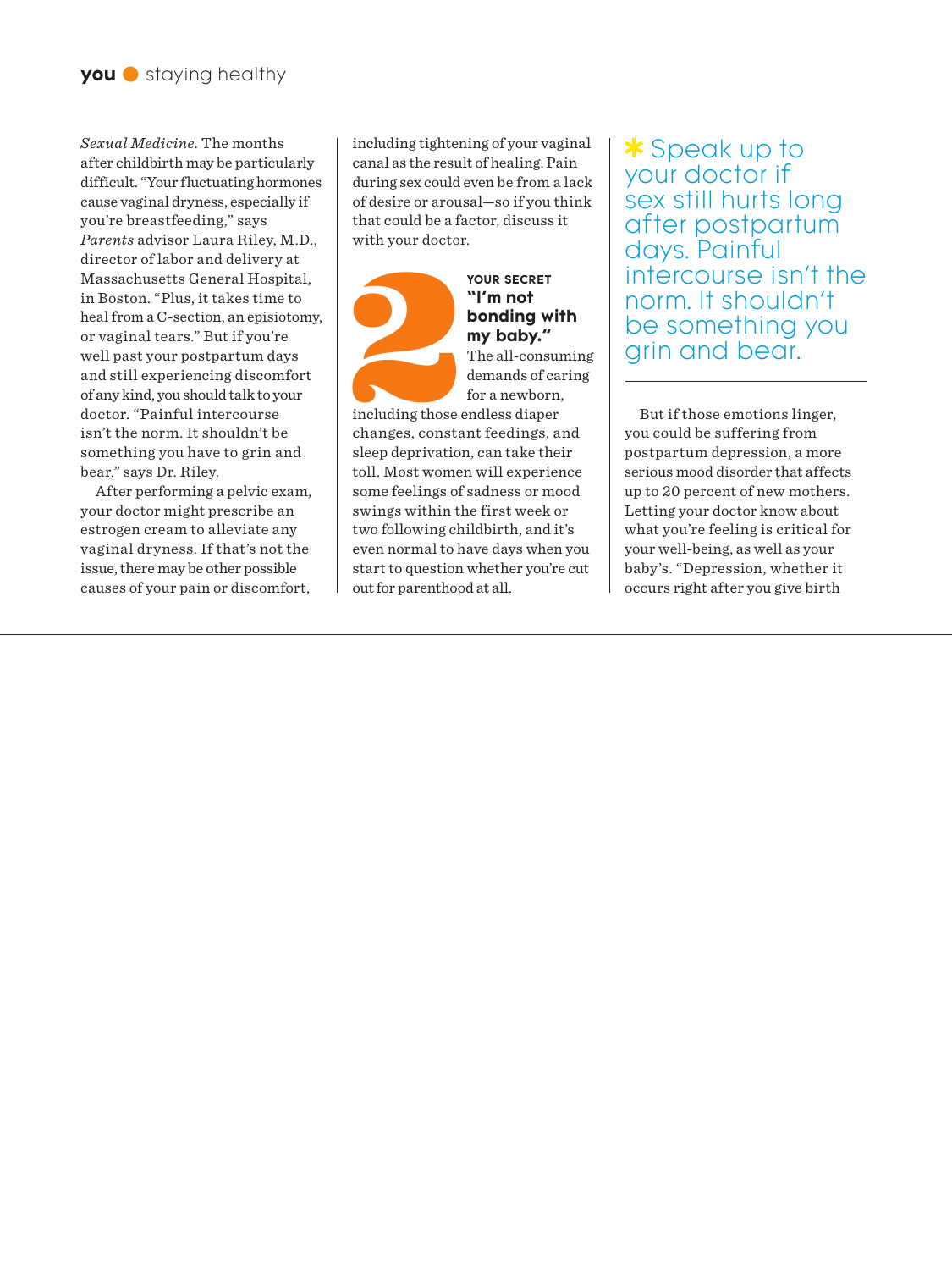

Your daily battle with the alarm clock could be a sign of something more serious.

or not until years later, usually isn't something that will get better on its own," says Dr. Riley. Counseling, behavioral interventions, or antidepressants are all options that can help you start feeling healthier and happier.

**1879 YOUR SECRET**<br> **17 m beyond tired."**<br>
Moms always struggle<br>
with exhaustion at point<br>
but extreme fatigue accompanied **"I'm beyond tired."**  Moms always struggle with exhaustion at points, by dry skin, constipation, weight gain, or feelings of depression could be a sign of hypothyroidism, an autoimmune condition in which the thyroid gland doesn't produce enough hormone. The National Institutes of Health estimates that up to 10 percent of women develop some type of thyroid disorder within a year after giving birth.

Because most doctors don't typically screen for thyroid issues, it's important that you let your physician know when you're feeling out of sorts. One sign that something may be amiss: You struggle to lose your baby weight despite eating a healthy diet and exercising regularly.

If blood tests show that your thyroid is underactive, you'll take a synthetic hormone in the form of a daily pill. In 80 percent of women with postpartum hypothyroidism, their thyroid gland will begin functioning properly again within 12 to 18 months of starting the medication. However, some moms require lifelong treatment.



### **"I wet my pants every time I sneeze."**  Nearly half of all

women who are of childbearing age suffer from some urinary incontinence. A vaginal delivery puts a lot of pressure on your pelvic-floor muscles and weakens them. But simply carrying a baby for nine months also strains these muscles, which is why women who deliver by C-section aren't leakproof either. "Urinary stress incontinence is absolutely treatable, yet many women think it's a condition they have to live with," says Meadow Maze Good, D.O., assistant professor of obstetrics and